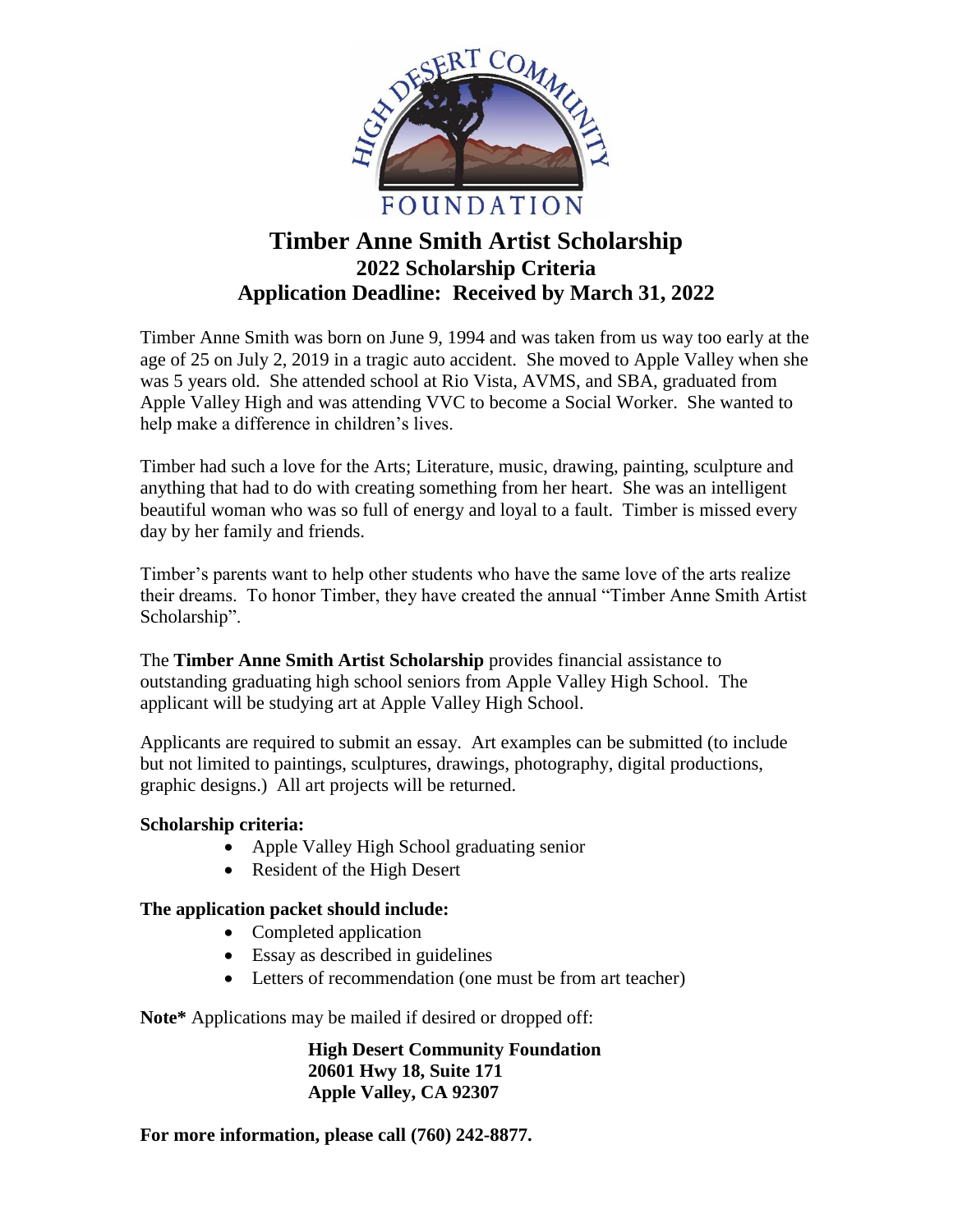

# **Timber Anne Smith Artist Scholarship 2022 Scholarship Criteria Application Deadline: Received by March 31, 2022**

## *Please Print or Type*

## **APPLICANT INFORMATION**

| <b>FAMILY INFORMATION</b> |  |  |
|---------------------------|--|--|
|                           |  |  |
|                           |  |  |
| Occupation: Phone ()      |  |  |
|                           |  |  |

#### **TRANSCRIPT INFORMATION**

A school verified transcript must be attached to this application.

#### **ESSAY**

Please write an essay (maximum of 2 pages double spaced) telling us about yourself, your family, your feelings for art and all things creative, extracurricular activities, interests and/or travels, your educational goals, and **why you should be chosen for this scholarship.**

### **LETTERS OF RECOMMENDATION**

Please attach two (2) letters of recommendation. One must be from your art teacher. The second letter can be an individual in your community, your church, your work, or personal reference who is knowledgeable about your capabilities, skills, talents, and accomplishments.